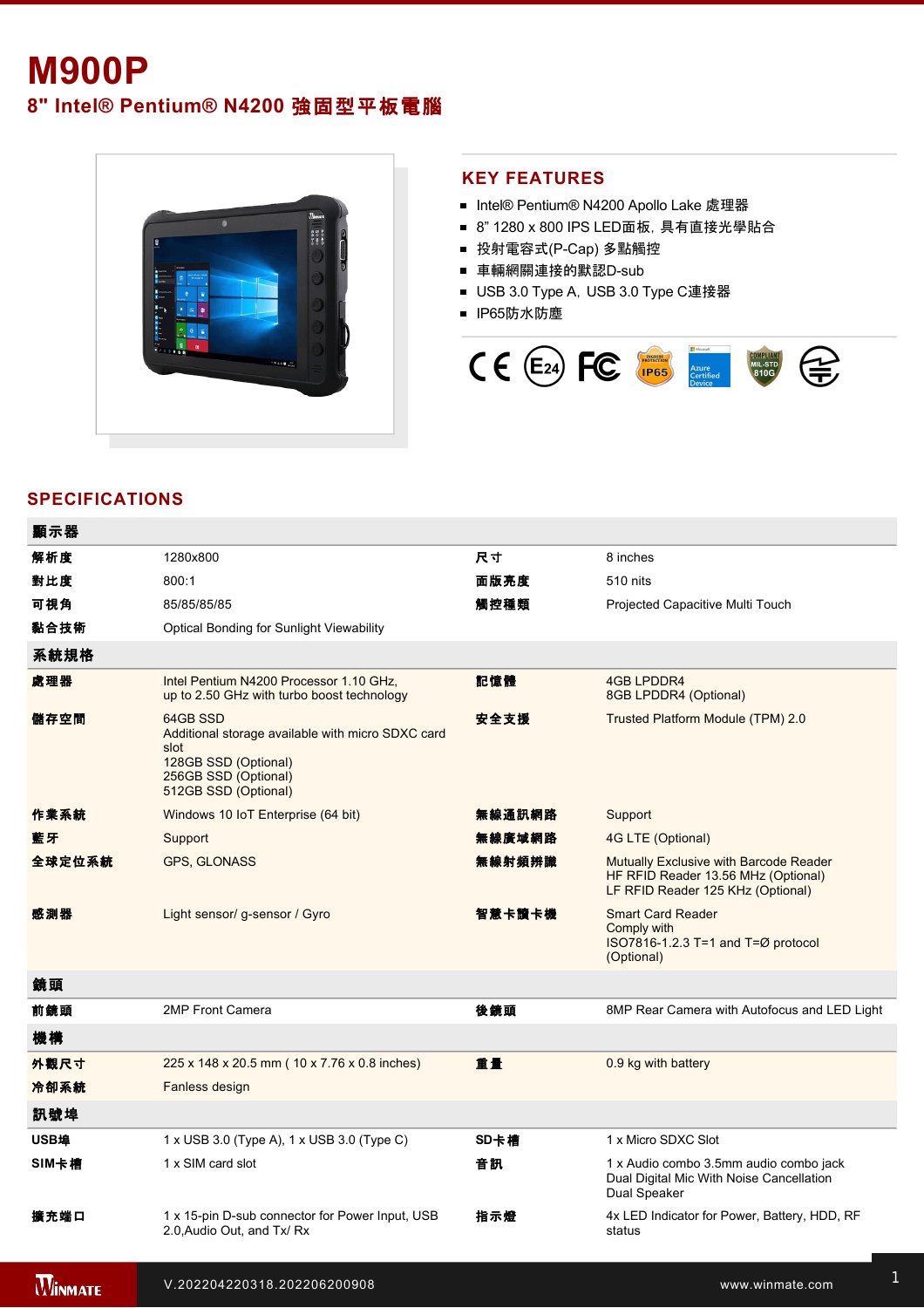| 底座接頭                    | 1 x 19-pin docking connector                                              |        |                                                                                                                                                                                                                                 |
|-------------------------|---------------------------------------------------------------------------|--------|---------------------------------------------------------------------------------------------------------------------------------------------------------------------------------------------------------------------------------|
| 環境                      |                                                                           |        |                                                                                                                                                                                                                                 |
| 工作濕度                    | 10% to 90% RH, non-condensing                                             | 工作溫度   | -20°C to 60°C (AC mode), -10°C to 50°C (Battery<br>mode)                                                                                                                                                                        |
| 儲存溫度                    | -30°C to 70°C (-22°F to 158°F)                                            | 衝擊     | MIL-STD-810G Method 516.6 Procedure I                                                                                                                                                                                           |
| 振動                      | MIL-STD-810G Method 514.6 Procedure I                                     | IP防水等級 | IP65 certified, dustproof and waterproof                                                                                                                                                                                        |
| 落摔                      | MIL-STD-810G Method 516.6, 5 ft                                           |        |                                                                                                                                                                                                                                 |
| 認證                      |                                                                           |        |                                                                                                                                                                                                                                 |
| 認證                      | CE, FCC, E-Mark                                                           |        |                                                                                                                                                                                                                                 |
| 安全性                     |                                                                           |        |                                                                                                                                                                                                                                 |
| <b>SOTI MobiControl</b> | <b>SOTI MobiControl Compliance</b>                                        |        |                                                                                                                                                                                                                                 |
| 控制                      |                                                                           |        |                                                                                                                                                                                                                                 |
| 按鈕                      | 1 x Power, 1 x menu,<br>3 x Programmable Function Keys                    |        |                                                                                                                                                                                                                                 |
| 電源                      |                                                                           |        |                                                                                                                                                                                                                                 |
| 電池                      | 7.6V, typ. 4200 mAh Li Polymer Battery (2S2P)                             | 電池使用時間 | 8 Hours                                                                                                                                                                                                                         |
| 電源規格                    | 19V DC                                                                    | 電源適配器  | 100-240V, 50-60Hz / 19V DC                                                                                                                                                                                                      |
| 配件                      |                                                                           |        |                                                                                                                                                                                                                                 |
| 配件                      | Adapter and Power Cord<br><b>Standard Battery Pack</b><br>Vehicle Charger | 配件選配   | Desk Dock (Optional)<br>Vehicle Dock (Optional)<br>Vehicle Gateway (Optional)<br>Vehicle Cradle (Optional)<br>Battery Charger (Optional)<br>Vehicle Charger (Optional)<br>Hand Strap (Optional)<br>Capacitive Stylus (Optional) |

 $\mathcal{L}_{\mathcal{A}}$  axis  $\mathcal{L}_{\mathcal{A}}$  axis  $\mathcal{L}_{\mathcal{A}}$  axis  $\mathcal{L}_{\mathcal{A}}$  axis  $\mathcal{L}_{\mathcal{A}}$  axis  $\mathcal{L}_{\mathcal{A}}$ 

條碼掃描 配件 1D/2D barcode reader (Optional)

## **DIMENSIONS**  UNIT:MM

 $\mathcal{L}_{\mathcal{A}}$  is 15pin Dsub connector for  $P$ 

#### **Winmate M900P**



3. The USB TypeC connector follows USB 3.0 standard, which does not support Alternate Mode (ALT) or USB Power Delivery (USBPD).

4. Barcode Reader and RFID Scanner are mutually exclusive options.